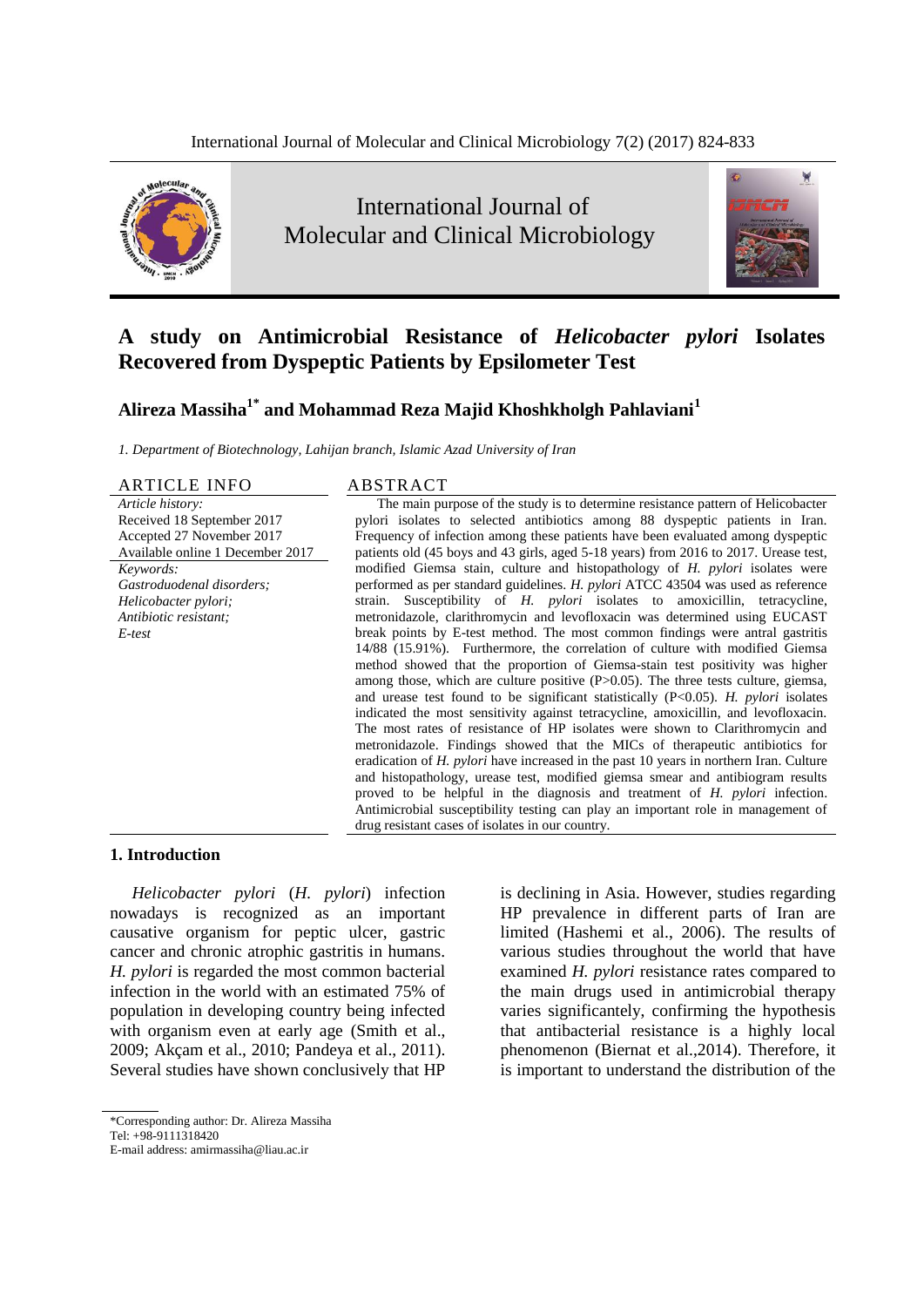levels of specific genes associated with antimicrobial resistance in order to ascertain how the characteristics of given population can be influenced which therapy is the most appropriate. For choosing the best treatment regimen, a local susceptibility pattern is necessary. Epidemiologic studies have indicated that ingestion of contaminated food may increase the risk of HP infection. Person-toperson transmission by oral-oral, faecal-oral or gastro-oral exposure is suggested to be the most likely route of transmission (Dorji et al., 2014; Brown, 2000). Consequently, advances in hygiene and living conditions are effective factors in decreasing the prevalence of infection (Vale et al., 2010). Additionally, mammal and insect reservoirs have been proposed such as pigtailed monkeys, rhesus monkeys, cats, sheep and cockroaches (Khalifa et al., 2010). Most observational studies report an association between maternal infection and socioeconomic status being an important risk factor for infant infection (Bassily et al., 1999; Yang et al., 2005; Kivi et al., 2005; Weyermann et al., 2009; Opekun et al., 2009). On this basis, monitoring antibiotic resistance prevalence is meaningful for HP infection management in clinical practice. For this reason, detection of susceptibility in each area for every year can help to make easier way to understand of resistance impact on therapy outcome. Our purpose was to analyze the susceptibility of HP isolates to five usual antibiotics currently used in a northern Iran.

#### **2. Materials and Methods**

#### *2.1. Study Population*

A descriptive cross-sectional research was conducted in pediatric ward in 22 Aban Hospital (Lahijan, Iran) over the period 2016-2017. 88 children and adolescents (45 boys and 43 girls), aged from 5 to 18 years clinically diagnosed as dyspeptic patient underwent upper GI endoscopy accompanied by culture, histology and determination of antibiotic resistance of HP isolates. The patients were divided into three groups, based on their age  $(A= 5-6)$  years,  $B= 7-$ 12 years, C=13-18 years). Oral and written consent was obtained from all participants according to the Declaration of Helsinki. The patients were asked to fill up a questionnaire based on sex, residency and symptom history.

[At](http://www.who.int/rpc/research_ethics).%20At) the presentation, the majority of patients complained about upper abdominal pain and burning in the area retrosternal, other symptoms have been reported include nausea, vomiting, and in one case has been hematemesis. Patients were excluded if they had recent use of antibiotics within 1 month, proton pump inhibitors within 2 weeks and histamine receptor antagonists within 1 week prior to endoscopy and those with GI bleeding within the last 7 days. Through endoscopy, five gastric biopsy specimens were gathered as follows: Histology (one from the gastric antrum and the other from the gastric corpus), urease test (one specimen from the angular incisure), culture and antibiogram (one from the gastric antrum and the other from the gastric corpus).

#### *2.2. Histology*

Two biopsy specimens each from the corpus and antrum were fixed in neutral 10% buffered formalin overnight and were embedded in paraffin. Two-micrometer-thick sections were stained with Hematoxylin-eosin and one section was stained by the modified Giemsa procedure and examined. The slides were microscopically examined by using high power field  $(\times 1000)$ . The presence of curved shaped rod microorganisms resembling *H. pylori* that stained with Hematoxylin-eosin and modified Giemsa procedures was considered as positive. All examinations were performed under code essentially following the Sydney System recommendations (Dixon et al., 1996).

#### *2.3. In-House Urease Test*

Collected biopsy specimens of each patient were incubated in premade broth for the urease test. The test was considered positive when the color of RUT reagent changed from yellow to orange, pink, or purple within four hours of incubation at 25○C (Thillainayagam et al., 1991).

#### *2.4. H. pylori culture*

Obtained biopsies were transported to the microbiology laboratory in screw cap bottles with 0.5ml nutrient broth using Stuart's transport medium. The homogenized biopsy specimen was streaked on Blood agar, Chocolate agar and Modified Thayer Martin agar (Hi-Media, India)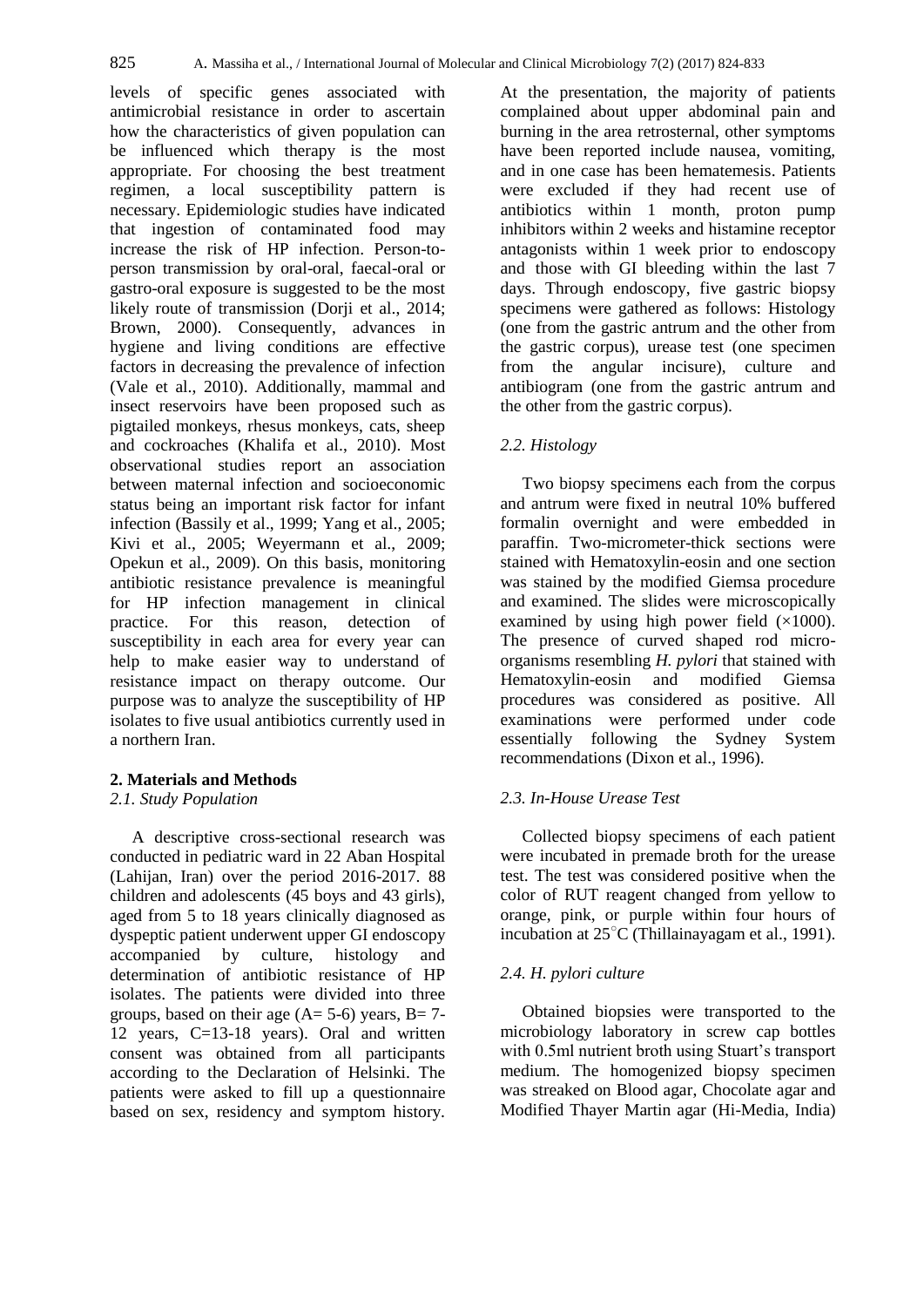augmented with 7% sterile, lysed horse blood and antibiotics supplements (vancomycin 2.0 mg, polymyxin 0.05 mg, trimethoprim 1.0 mg) (Merck, Germany). The plates were incubated under microaerobic conditions at 37˚C for seven days. To achieve relatively high humidity a wet paper towel placed at the bottom of the jar. Growth was observed for at 3, 5 and 7 days. Growth generally appeared by 5 days. If no growth was seen on day 7, the plates were discarded and specimen labeled negative for HP. Isolates were identified by typical colony morphology, Small, translucent to yellowish colonies on lysed blood agar and with translucent to pale grayish colonies on blood agar and tiny colonies, 0.5-1mm, round, low convex, pale, grey-colored, translucent, smooth and easily emulsifiable on Modified Thayer Martin medium were confirmed by hanging drop, catalase, oxidase, rapid urease tests, inability to reduce nitrates, hydrolyse hippurate and resistance to Nalidixic Acid and modified Gram staining in our laboratory (Thillainayagam et al., 1991; Soltesz et al., 1992). Stock cultures stored in Brucella broth with 20% glycerol at - 80°<sup>C</sup> (Ansorg et al., 1991). *H. pylori* strain ATCC 43504 was used as positive control.

### *2.5. Determination of Antibiotic Resistance Patterns by E-test method*

For determining MICs, assessment of HP strains to antimicrobial agents was performed by E-test method, (AB Biodisk, Solna, Sweden). The susceptibility to selected antibiotics (amoxicillin, tetracycline, metronidazole, clarithromycin and levofloxacin) was tested for each *H. pylori* strain. Pure colonies were used to prepare microbial suspension in BHI broth, equivalent to No.3 McFarland standard (approximately  $1.0 \times 10^9$  cfu/mL) (Wang et al., 2001; Toledo et al., 2009). Mueller-Hinton Agar supplemented with 5% sheep blood was used for susceptibility testing. E-test stripes were placed on plates according to manual of the manufacturer separately for selected antibiotics. Petri plates were incubated in microaerobic environment at 37°C for 72 hrs. The determination of MIC values was carried out against the reference HP strain, to ensure the quality of susceptibility tests. *H. pylori* 26695 was used as a negative control. Susceptibility testing was performed for selected antibiotics are summarized in Table 4. Strains classified as susceptible or resistant, according the latest EUCAST breakpoint criteria (Jorgensen et al., 2015).

#### *2.6. Statistical Analysis*

Statistical computations were performed by Chi squared and Fisher's exact tests. Analyses were done using the SigmaStat software program.  $P < 0.05$  was accepted as statistically significant.

#### **3. Results**

Biopsy specimens of 88 consecutive patients (45 boys and 43 girls, aged 5-18 years) undergoing endoscopy entered the study. The majority of patients (93%) complained about upper abdominal pain and burning in the area retrosternal, other symptoms have been reported include nausea, vomiting, and in one case has been hematemesis. Abundance of HP among patients with dyspepsia by age and sex among children under 6 years old (4.5%), children 6 to 12 years old (12.5%) and children between 13 and 18 years of age (17.0%) was observed. Overall, the maximum values were related to 13 and 18 years old (Table 1). No statistically significant differences were revealed with the sex and age of patients (P>0.05). Bacteriological results of HP of the studied patients as the majority of the patients were negative to HP culture for 81.8%, while 18.2% of the patients were positive to HP culture (Table 2). Based on the result of the RUT test, majority of the patients were negative to RUT by 67% with only 23.9% of the patients were positive to it. The correlation of modified Giemsa stain and urease test showed that Gram-negative curved bacilli were detected more among the cases, which were urease positive as compared to those which are urease negative (P>0.05). In this study, modified Giemsa procedure was positive in 13.63% (12/88). Furthermore, the correlation of culture with modified Giemsa method showed that the proportion of Giemsa -stain test positivity was higher among those, which are culture positive (P>0.05). Following study, approximately half the patients studied had normal mucosa (n=45). When presence of HP among these groups of patients were compared with histologic results; it was found that from 54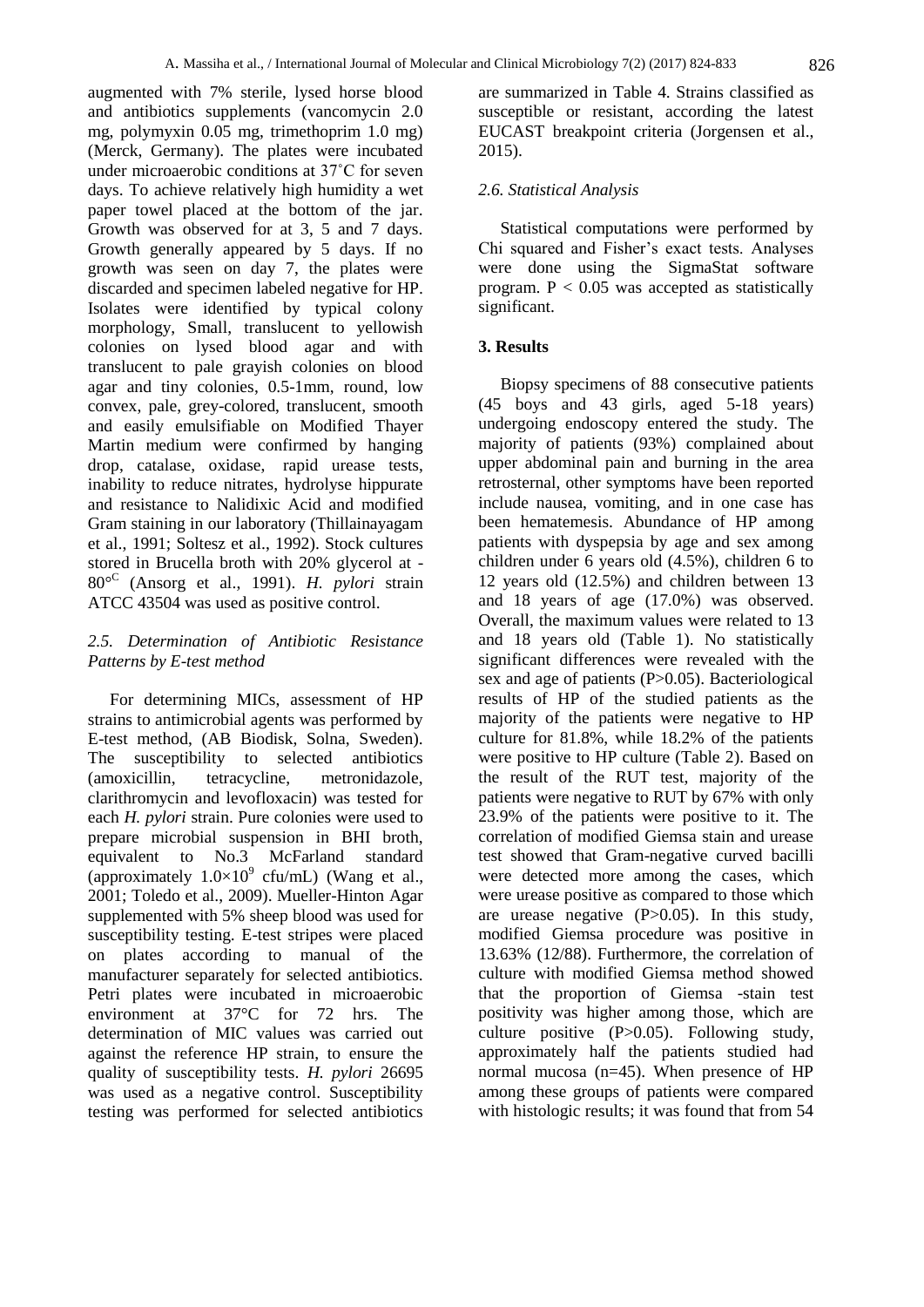patients with FD, 10 patients showed inactive chronic gastritis and 4 patients showed chronic active gastritis. From 45 cases of normal endoscopy reports only 36 cases of patients demonstrated normal histology and 9 other cases display atrophic changes were observed in histology that associated with the presence of HP. The most common findings were antral gastritis 14/88 (15.91%), followed by duodenal ulcer and peptic ulcer (Tables 2 and 3). Table 4 shows the resulting MIC determination using Etest strips. Totally, with AMX MICs ranging were from  $0.016 \mu g/mL$  to  $0.064 \mu g/mL$  in 20 isolates. Because the breakpoint for AMX is 0.12 μg/mL, all of the isolates were deemed to be susceptible to AMX. All isolates of HP were also found to be sensitive to TET. Seven clinical isolates of HP were found to be resistant to MTZ (8%) because their MIC values were  $\geq 64$  µg/mL, which is higher than the breakpoint value of 8 μg/mL. Quinolone resistance was observed in six isolates (7%), which had MIC values much greater ( $>6 \mu$ g/mL) than the 1  $\mu$ g/mL breakpoint. Finally, CLR testing showed that seven isolates

had the maximum MIC values that were listed on the E-test strip (256 μg/mL), while one was 128 μg/mL; giving rise to a total of eight resistant isolates (10%) that were well above the 0.5 μg/mL breakpoint. There was at least one antibiotic resistance found in 15 of the isolates (17%).Statistically, resistance rate to selected antibiotics was not significant with the gender of patients (P>0.05). Also, there were no differences in the antimicrobial resistance rates and diseases including GU, DU, gastritis and non-ulcer dyspepsia with different age groups (P>0.05). MIC values (mg/L) for these antibiotics were as follows:  $\leq 0.125$  = susceptible and  $>0.125=$  resistant for amoxicillin:  $\leq 0.25$ =susceptible and  $> 0.5$ =resistant for clarithromycin;  $\leq$ 1=susceptible and  $>$ 1= resistant for tetracycline and levofloxacin;  $\leq$ 8=susceptible and >8=resistant for metronidazole. The breakpoints were interpreted according to EUCAST clinical breakpoints recommendations. (Table 4) (Matuschek et al., 2014; Cavallo et al., 2008; Bogaerts et al., 2006).

|                  | Patients (No.) |            |  |  |
|------------------|----------------|------------|--|--|
|                  | Male           | Female     |  |  |
| Gender           | 45             | 43         |  |  |
|                  | 51.1%          | 48.9%      |  |  |
| Mean (SD)        | 13.25          | 41.61      |  |  |
| Age              |                |            |  |  |
| $< 6 \text{ yr}$ | 1              | 3          |  |  |
| $6 - 12$ yr      | 6              | 5          |  |  |
| $13 - 18$ yr     | 9              | 6          |  |  |
| Total $(\%)$     | 16 (35.56)     | 14 (32.56) |  |  |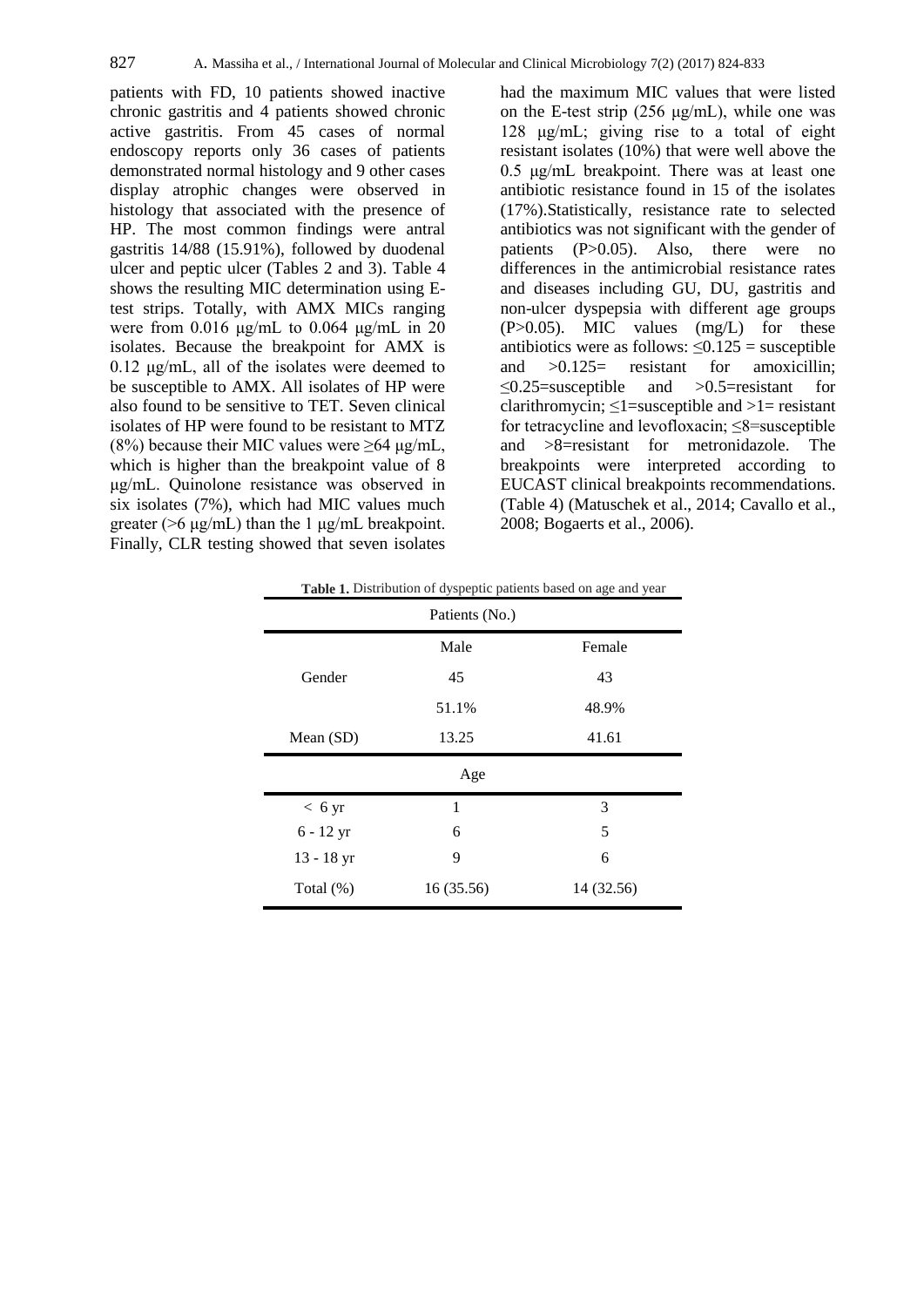| <b>Bacteriology findings</b> |            | No. | %    |
|------------------------------|------------|-----|------|
|                              | Positive   | 21  | 23.9 |
| Urease test                  | Negative   | 67  | 76.1 |
|                              | Total      | 88  | 100  |
|                              | Detected   | 12  | 13.6 |
| Modified Giemsa -stain       | Undetected | 76  | 86.4 |
|                              | Total      | 88  | 100  |
|                              | Positive   | 15  | 17.0 |
| Histopathology               | Negative   | 73  | 83.0 |
|                              | Total      | 88  | 100  |
|                              | positive   | 16  | 18.2 |
| Culture                      | Negative   | 72  | 81.8 |
|                              | Total      | 88  | 100  |

**Table 2.** The microbiology and histopathologic findings of the studied patients

Table 3: Clinical features of HP+ patients based on endoscopy and histopathologic findings

| No.            | NM | DU | <b>GC</b> | G  | PU |
|----------------|----|----|-----------|----|----|
| Positive cases | 45 | 8  |           | 14 | 6  |
| Negative cases | 43 | 80 | 87        | 74 | 82 |
| Total          | 88 | 88 | 88        | 88 | 88 |

NM-Normal Mucosa, DU-Duodenal ulcer, GC-Gastric Cancer, G- Gastritis, PU-Peptic Ulcer

Table 4: Resistance profile of 88 *Helicobacter pylori* isolates according to E-test method

| Antibiotic | Isolates, $n$ $(\%)$ | <b>Quality Control</b><br>(M.I.C. µg/mL) | <b>EUCAST</b> Interpretation<br>M.I.C. Criteria (µg/mL) |         |
|------------|----------------------|------------------------------------------|---------------------------------------------------------|---------|
|            | Resistant            | H. pylori ATCC<br>43504                  | S                                                       | R       |
| AMX        | 0(0)                 | $0.015 - 0.12$                           | $\leq 0.125$                                            | > 0.125 |
| <b>LVX</b> | 6(7)                 | $0.015 - 0.12$                           | $\leq$ 1                                                | >1      |
| <b>CLR</b> | 8(10)                | $0.015 - 0.12$                           | ${}_{0.25}$                                             | > 0.5   |
| <b>MTZ</b> | 7(8)                 | $64 - 256$                               | $\leq 8$                                                | > 8     |
| TET        | 0(0)                 | $0.12 - 1$                               | $\leq$ 1                                                | >1      |

AMX Amoxicillin; LVX Levofloxacin; CLR Clarithromycin; MTZ Metronidazole; TET Tetracycline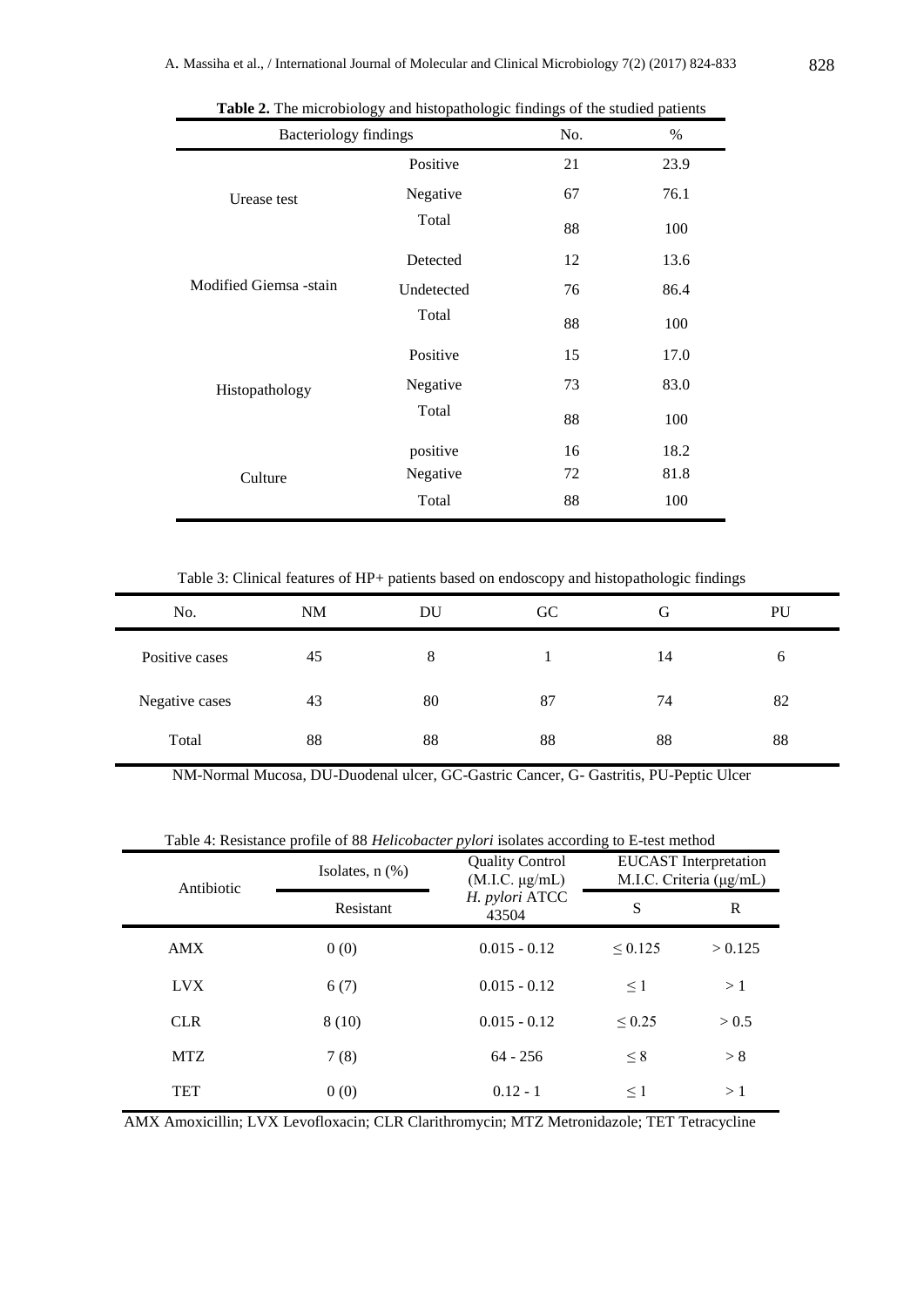#### **4. Discussion**

Histological examination is considered the gold standard for HP diagnosis. It also can provide an accurate diagnosis of gastric pathology (Tolia et al., 2000). There was a significant relationship between age and HP (P< 0.05) in our study, whereas others found no significant correlation between HP infection and age (Akbar et al., 2005; Petrović et al., 2010). In this study, a higher incidence of the HP was indicated among those aged 13–18 years. WHO found that the majority of infections occurred in young age groups rather than other age groups and the factors that predispose the higher colonization rates included poor socioeconomic status and less education in addition to genetic factors. The explanations for the present study are in agreement with approved results of other studies which were mainly due to socioeconomic status and the sample size of the population studied, type of patients, location of the study as well as the mode of transmission whereby spread infection was acquired from person to person or by oral-oral or feco-oral routes (Drumm et al., 2003; Shuker et al., 2007). *Helicobacter pylori* infection is one of the most common infections in human. Infection is mainly acquired in early childhood. Prevalence of such infection in pediatric age group is higher in developing countries. Re-infection chance is also more among children of such regions. Infection is transmitted mostly through feco-oral route in countries like ours. Only 15% infected children develop specific clinical conditions. Many questions remain unanswered regarding pathophysiology. But an interaction among host, environment and *H. pylori* has been proposed. These factors contribute whether the child will be asymptomatic or symptomatic. Again, these are related in development of nature of disease conditions. Identification effect from H. pylori infection is ambitious. It remains a mainstream challenge for clinicians and basic workers. However, if it is achieved, will make *H. pylori* related disease preventable through available effective treatment regimen (Dinić et al., 2007; Fayed et al., 2011; WGO Global Guideline, 2010). Other researchers observed a higher prevalence of positive HP infection (71%) among individuals between 35-75 years of age, when compared with frequency in the other age groups (Tolia et al., 2000). Following culture of specimen; HP was observed in 18.18 % of gastric biopsies from 88 patients with upper gastrointestinal symptoms. V various HP detection results in gastric biopsies (54.9%; 65%; 73.98%; 75.4 %, were previously reported (Iman et al., 2008; Bakka et al., 2003; Ayoola et al., 2004; Mohamed et al., 1994). The prevalence of *H. pylori* infection is strongly correlated with socioeconomic status but there are also wide differences between and within countries (Graham et al., 1991; Vanderplas et al., 2001; Suerbaum et al., 2002; Frenck et al., 2003). Variation in study powers as well as ethnicity, place of birth, socioeconomic factors, diet, occupation, smoking, or alcohol consumption habits among study populations may be the reasons for erratic rates of *H pylori*  infection reported from the country. As with most infectious and non-infectious diseases, no one factor can be singled out as the major determinant of *H. pylori* incidence and prevalence. However, there is credible evidence that poverty-associated factors are major players. The studies reviewed in this article show some evident differences in epidemiology between developing and developed countries, notably among children. However, we do not think that H. pylori prevalence is directly correlated with a country's overall wealth inasmuch as human poverty is not necessarily dependent on a country's gross domestic product. Instead, the effects of poverty on *H. pylori* infection is more pronounced between different communities, often located within the same country or region, but separated based on sanitation, overall hygiene, and standards of living.

The prevalence of HP infection was different among countries and within a country (Sasidharan et al., 2008). Investigations in different age groups from different regions of Iran reported that HP infection occurs in 57%- 91% of the study subjects (Alborzi et al., 2006; Bafandeh et al., 2004). Regarding endoscopic finding, HP infection was present in 15.91% among gastritis, 9.09 % among duodenitis and 6.82 % in patients with peptic ulcer disease. The frequency of HP infection among those with endoscopic diagnosis of gastritis ranged from 60-80% (Maaroos et al., 1990; Jemilohun et al., 2010; Al-Akwaa et al., 2010). Peptic ulcer frequencies are divergent in reports from different countries. In a literature review by the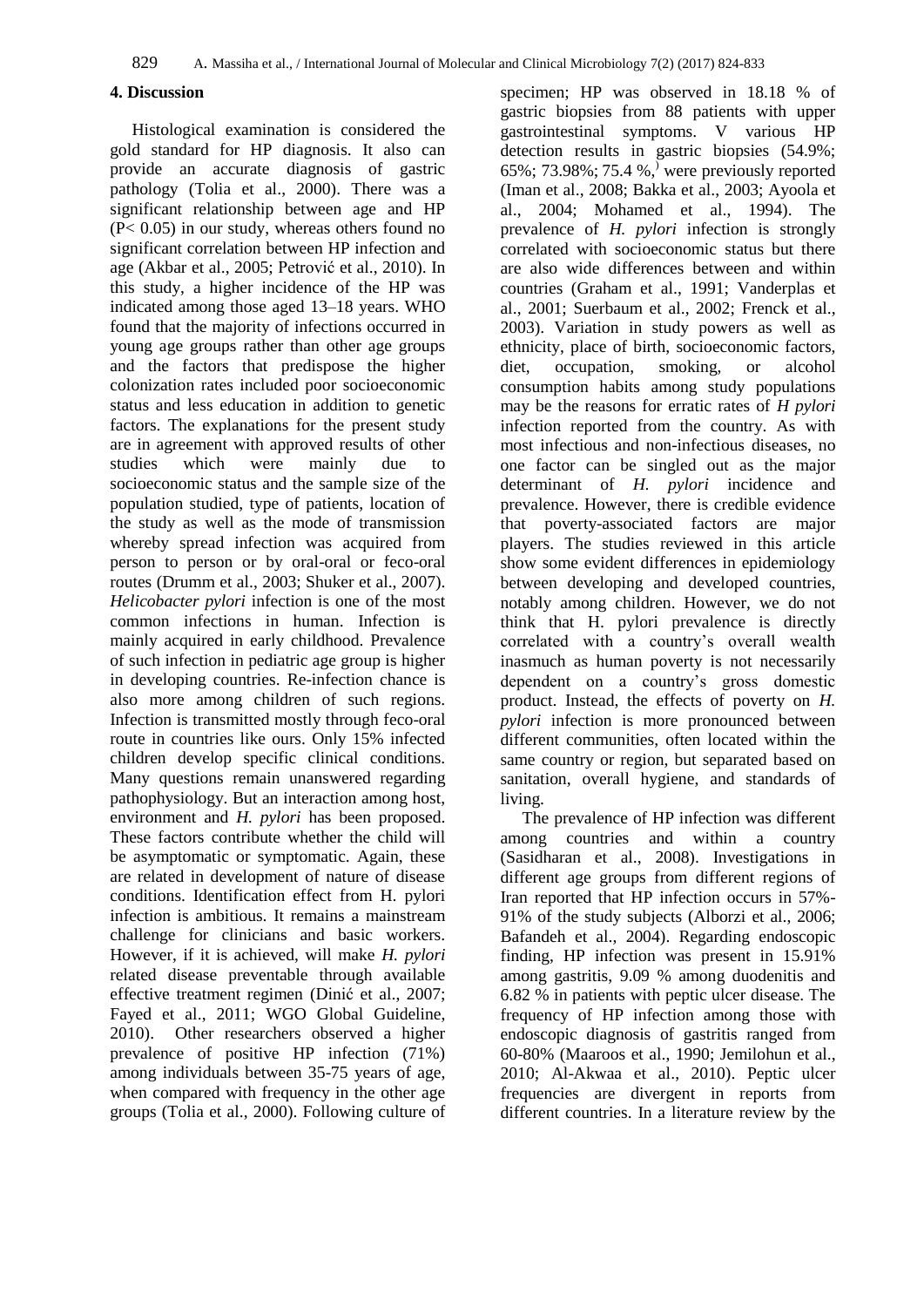American Gastroenterology Association, 19 out of 41 studies report duodenal ulcer in  $\geq 10\%$  of dyspeptic patients and the overall prevalence of PU in these groups of symptomatic patients is  $\geq$ 15% in 21 studies (Talley et al., 1998). Duodenal ulcer was approximately the same as common as PU in the present survey, which is in quite contrast to the 12:1 ratio reported from India (Malekzadeh et al., 2004). Moreover, HP infection is significantly more frequent in PU than in non-ulcer dyspepsia (DU) patients. Regarding the significantly higher rate of HP infection in those with PU and DU in comparison with the subjects with normal endoscopic findings, Gastric ulcer was similar to duodenal ulcer in the present survey, which is in quite contrast to the 12:1 ratio reported from India (Malekzadeh et al., 2004). Nevertheless, in another large cohort of residents in northwest of Iran, the frequency of PU is just 4.9% (Bafandeh et al., 2004; Massarrat et al., 1995). In this study, relatively low frequency of PU might be due to the enrollment of unnecessarily dyspeptic subjects in the latter survey. Similar to other studies HP was not significantly more prevalent in males (Malekzadeh et al., 2004; Singh et al., 2002; Perez‐Perez et al., 2004; Talley et al., 1998). In this work, the correlation of modified Gram-stain and urease test showed that gram negative curved bacilli were detected more among the cases, which were urease positive as compared to those which are urease negative, a statistically significant result ( $P < 0.05$ ). In this study, urease test is positive in 21/88 (23.86%), which was not consistent with the study of Yakoob et al. which gives a result of 40% (Yakoob et al., 2005). Vijaya and Chadrashekhar give a higher percentage of urease test positive (74/100) accounting to 74%. While Nichols et al. give a low percentage of 18.5% positive results by urease test, Berry and Sagar in their study found only 10.9% positive by urease test. The present study was the first to examine antimicrobial susceptibility in Northern Iran. It is surprising that a relatively high percentage of resistance to certain antibiotics was found by Etest, namely MTZ (8%), CLR (10%) and LVX (7%), in spite of small number of HP isolates in this study. The data advise that not only will physicians need to identify HP quickly, but also that susceptibility testing should be part of the clinical evaluation so that treatment can be tailored to combat the infection more effectively,

rather than relying on consensus guidelines, and to prevent or slow the development of antimicrobial resistance. The British Society for Antimicrobial Chemotherapy, EUCAST and the CLSI do not suggest the use of antibiotic disks for clinical studies because the stability of the antibiotics on the disk may be compromised after 48 h to 72 h of growth, which is normally required for testing HP. Regardless, many laboratories still use this approach as a costeffective measure to monitor emerging resistant HP strains. The agar dilution method is considered to be successful in large batch studies to provide accurate MICs, but is technically too demanding to be a viable test for everyday practice (Osato et al., 2000; DeCross et al., 1993). The E-test method usually has a more stable antibiotic delivering, is able to tolerate prolonged incubation and can provide MICs (Cederbrant et al., 1993). However, an E-test strip costs approximately 100 times more than an antimicrobial disk, which can be prohibitive in terms of cost and access in developing countries where they try to establish surveillance programs, especially because incidence rates of HP are often higher in some developing nations (Graham et al., 1991). As such, laboratories in countries such as Turkey continue to use disk diffusion to determine susceptible and resistant HP strains, while efficiently selecting for more effective therapies (Ozbey et al., 2012). If the cost and the ease of evaluation are prohibitive factors in screening for HP antimicrobial resistance, disk diffusion, with the possible exception of MTZ, should be an acceptable approach through the development of standardized zones of inhibition. Only one isolate was concurrently resistant to Levofloxacin and Clarithromycin. Dharmalingam et al. in their study reported 100% sensitivity to tetracycline, 99.1% sensitive to amoxicillin, 89.1% sensitive to clarithromycin, while 89.1% of the isolates showed resistance to metronidazole (Dharmalingam et al., 2003). Sharma et al. in their study found a 66% resistance to Metronidazole; their study stated that metronidazole being cheaper ad readily available is used for self-medication and prescribed very commonly for GI disorders like amoebiasis. The high frequency of resistance to metronidazole may be due to repeated exposure of HP to this drug (Sharma et al., 1995). The present study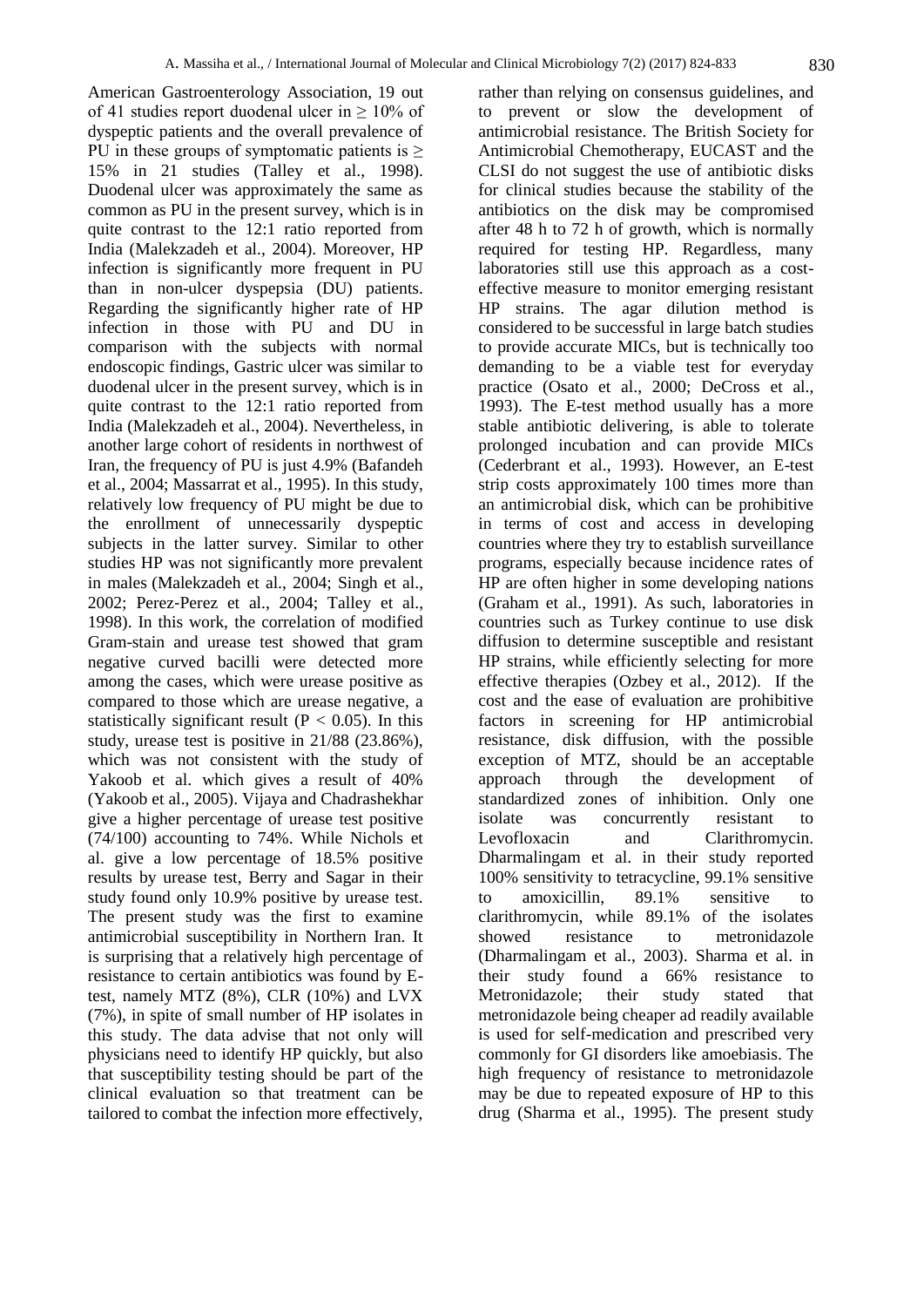has shown the minimum amount of resistant HP isolates from patients to levofloxacin and increasing number of resistant isolates to clarithromycin. Finally, the eradication using first-line therapy with clarithromycin and amoxicillin is decreased, especially in the clarithromycin-resistant group, and clarithromycin resistance was considered crucial for the eradication of HP. Nevertheless, eradication of HP is greatly dependent on regular monitoring of antimicrobial susceptibility, which is necessary for selection of an appropriate therapeutic regimen. Moreover, multidrug resistance of HP isolates should be invariably monitored due to the discrepancy of the prevalence of resistant HP strains. New promising antibiotics such as clindamycin, erythromycin and others to overcome increasing resistance rate of traditional used antibiotics in eradication of HP. In developing countries, *H pylori* infection is usually acquired during the first year of life. For children with persistent or severe upper abdominal symptoms, upper endoscopy with biopsy should be the investigations of choice, and the C-UBT is recommended as the best non-invasive diagnostic test that has the added advantages of being able rule out non-H pylori related complications. The stool antigen test has also been recommended consensus guidelines for the management of treatment and eradication need to be stablished in the Middle East for young adults and children based on local data and clinical and laboratory practices (Lee et al., 2014; Asaka et al., 2010). Our study and findings support the need of further larger prospective studies which need more time and a higher budget.

#### **Acknowledgments**

We would like to express our appreciation to the directors and staff of Pathology Department of Razi Hospital, and Rasht Central Pathobiology Laboratory for their cooperation in conducting this study.

#### **References**

Akbar, D.H., Eltahawy, A.T., 2005. *Helicobacter pylori* infection at a university hospital in Saudi Arabia: prevalence, comparison of

diagnostic modalities and endoscopic findings. Indian J Pathol Microbiol. 48(2):181-5.

- Akçam, M., 2010. *H. pylori* and micronutrients. Indian pediatrics. 47(2):119-26.
- Al-Akwaa, A.M., 2010. Prevalence of *Helicobacter pylori* infection in a group of morbidly obese Saudi patients undergoing bariatric surgery: a preliminary report. Saudi J Gastroenterol. 16(4):264-7.
- Alborzi, A., Soltani, J., Pourabbas, B., Oboodi, B., Haghighat, M., Hayati, M., Rashidi, M., 2006. Prevalence of *Helicobacter pylori* infection in children (south of Iran). Diagn Microbiol Infect Dis. 54(4):259-61.
- Ansorg, R., Von Recklinghausen, G., Pomarius, R., Schmid, E.N., 1991. Evaluation of techniques for isolation, subcultivation, and preservation of *Helicobacter pylori*. Journal of clinical microbiology. 29(1):51-3.
- Asaka, M., Kato, M., Takahashi, S., Fukuda, Y., Sugiyama, T., Ota, H., Uemura, N., Murakami, K., Satoh, K., Sugano, K., 2010. Guidelines for the management of *Helicobacter pylori* infection in Japan: 2009 revised edition. Helicobacter. 15(1):1-20.
- Bafandeh, Y., Esmaeeli, H., Aharizad, S., 2005. *Helicobacter pylori* infection rates in duodenal ulcer patients in a population with high prevalence of infection. Indian journal of gastroenterology: official J. Indian Soci. Gastroenterol. 24(3): 130-130.
- Bakka, A.S., El-Gariani, A.B., AbouGhrara, F.M., Salih, B.A., 2002. Frequency of *Helicobacter pylori* infection in dyspeptic patients in Libya. Saudi med J. 23(10):1261-5.
- Bassily, S., Frenck, R.W., Mohareb, E.W., Wierzba, T., Savarino, S., Hall, E., Kotkat, A., Naficy, A., Hyams, K.C., Clemens, J., 1999. Seroprevalence of *Helicobacter pylori* among Egyptian newborns and their mothers: a preliminary report. AJTMH. 61(1):37-40.
- Biernat, M.M., Poniewierka, E., Blaszczuk, J., Czapla, L., Kempinski, R., Ksiadzyna, D., 2014. Antimicrobial susceptibility of *Helicobacter pylori* isolates from Lower Silesia, Poland. Arch Med Sci.10:505-9
- Bogaerts, P., Berhin, C., Nizet, H., Glupczynski, Y., 2006. Prevalence and mechanisms of resistance to fluoroquinolones in *Helicobacter pylori* strains from patients living in Belgium. Helicobacter. 11(5):441-5.
- Brown, L.M., 2000. *Helicobacter pylori*: epidemiology and routes of transmission. Epidemiol Rev. 22(2):283-97.
- Cavallo, J.D., Chardon, H., Chidiac, C., Courvalin, P., Dabernat, H., Drugeon, H., Dubreuil, L., Goldstein, F., Guery, B., Jarlier, V., Lambert, T., 2007. Recommandations. 2007. Comité de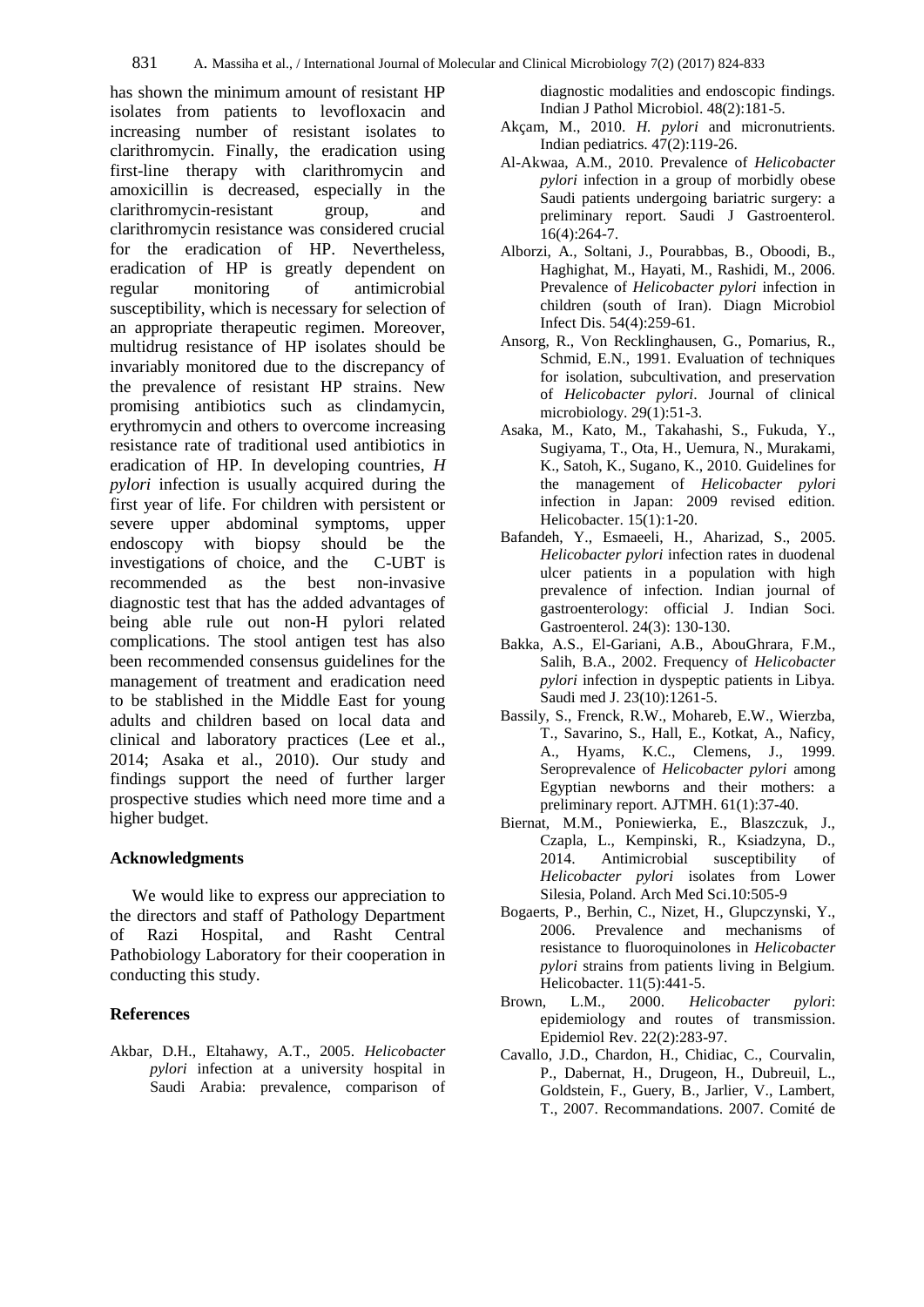l'Antibiogramme de la Société Française de Microbiologie, Paris, France.

- Cederbrant, G., Kahlmeter, G., Ljungh, Â., 1993.The E test for antimicrobial susceptibility testing of<br>
Helicobacter pylori. J. Antimicrob. *Helicobacter pylori*. J. Antimicrob. Chemother. 31(1):65-71.
- DeCross, A.J., Marshall, B.J., McCallum, R.W., Hoffman, S.R., Barrett, L.J., Guerrant, R.L., 1993. Metronidazole susceptibility testing for *Helicobacter pylori:* comparison of disk, broth, and agar dilution methods and their clinical relevance. J. Clin. Microbiol. 31(8):1971-4.
- Dharmalingam, S., Rao, U.A., Jayaraman, G., Thyagarajan, S.P., 2003. Relationship of plasmid profile with the antibiotic sensitivity pattern of *Helicobacter pylori* isolates from peptic ulcer disease patients in Chennai. Indian J Med Microbiol. 21(4):257-61
- Dinić, M., Tasić, G., Stanković-Đorđević, D., Otašević, Lj., Tasić, M., Karanikolić, A. 2007. Serum anti-*Helicobacter pylori* IgA and IgG antibodies in asymptomatic children in Serbia. Scand J Infect Dis, 39:303-7
- Dixon, M.F., Genta, R.M., Yardley, J.H., Correa, P., 1996. Classification and grading of gastritis: the updated Sydney system. The American journal of surgical pathology. 20(10):1161-81.
- Dorji, D., Dendup, T., Malaty, H.M., Wangchuk, K., Yangzom, D., Richter, J.M., 2014. Epidemiology of *H. pylori* in Bhutan: the role of environment and Geographic location. Helicobacter. 19(1):69-73.
- Drumm, B., Koletzko, S., Oderda, G., 2003. *Helicobacter pylori* infection in children: a consensus statement. Medical Position Paper: A report of the European Pediatric Task Force on Helicobacter pylori on a consensus conference. Budapest, Hungary, September 1998. J Pediatr Gastroenterol. 30: 207-213.
- Fayed, S. S., Abd, E.L Dayem, Hussein, H., Sherief, M., S El, Naghi. 2011. Detection of virulent strains of *Helicobacter pylori* and its relation to symptoms and signs children. Asian Pac J Trop Med. 3(1):59-62.
- Frenck, R.W., Clemens, J., 2003. *Helicobacter* in the developing world. Microbes Infect 5: 705–713.
- Graham, D.Y., 1991. *Helicobacter pylori*: its epidemiology and its role in duodenal ulcer disease. J Gastroenterol Hepatol. 6: 105–113.
- Graham, D.Y., Adam, E., Reddy, G.T., Agarwal, J.P., Agarwal, R., Evans, D.J., Malaty, H.M., Evans, D.G., 1991. Seroepidemiology of *Helicobacter pylori* infection in India. Dig Dis Sci. 36(8):1084-8.
- Hashemi, M.R., Rahnavardi, M., Bikdeli, B., Zahedani, M.D., 2006. *H. pylori* infection among 1000 southern Iranian dyspeptic

patients. World J Gastroenterol. 12(34): 5479– 5482

- Hussein, N.R., 2010. *Helicobacter pylori* and gastric cancer in the Middle East: a new enigma. World J Gastroenterol. 16(26):3226-34.
- Iman, N., Khan, H., Iqbal, S., Rehman, S., 2008. Frequency of *H. pylori* in patients with upper GI symptoms. J Med Sci. 2008; 16(1):1-3.
- Jemilohun, A.C., Otegbayo, J.A., Ola, S.O., Oluwasola, O.A., Akere, A., 2010. Prevalence of *H. pylori* among Nigerian patients with dyspepsia in Ibadan. Pan Afr Med J. 6(8):1-8.
- Jorgensen, J.H., Turnidge, J.D., 2015. Susceptibility test methods: dilution and disk diffusion methods. In Manual of Clinical Microbiology, Eleventh Edition. American Society of Microbiology. pp. 1253-1273.
- Khalifa, M.M., Sharaf, R.R., Aziz, R.K., 2010. *Helicobacter pylori*: a poor man's gut pathogen. Gut pathogens. 2(2):1-12
- Kivi, M., Johansson, A.L., Reilly, M., Tindberg, Y., 2005. *Helicobacter pylori* status in family members as risk factors for infection in children. Epidemiol Infect. 133(04):645-52.
- Koneman, E.W., 1997. Color atlas and textbook of diagnostic microbiology. Lippincott-Raven Publishers; 1997. p.539-76.
- Lee, S.Y., 2014. Current progress toward eradicating *Helicobacter pylori* in East Asian countries: differences in the 2013 revised guidelines between China, Japan, and South Korea. World J Gastroenterol 20: 1493-1502.
- Maaroos, H.I., Kekki, M., Villako, K., Sipponen, P., Tamm, A., Sadeniemi, L., 1990. The occurrence and extent of *Helicobacter pylori* colonization and antral and body gastritis profiles in an Estonian population sample. Scand. J. Gastroenterol. 25(10):1010-7.
- Malekzadeh, R., Sotoudeh, M., Derakhshan, M.H., Mikaeli, J., Yazdanbod, A., Merat, S., Yoonessi, A., Tavangar, M., Abedi, B.A., Sotoudehmanesh, R., Pourshams, A., 2004. Prevalence of gastric precancerous lesions in Ardabil, a high incidence province for gastric adenocarcinoma in the northwest of Iran. J. Clin. Pathol. 57(1):37-42.
- Massarrat, S., Saberi-Firoozi, M., Soleimani, A., Himmelmann, G.W., Hitzges, M., Keshavarz, H., 1995. Peptic ulcer disease, irritable bowel syndrome and constipation in two populations in Iran. Eur. J. Gastroenterol. Hepatol. 7(5):427-33.
- Matuschek, E., Brown, D.F., Kahlmeter, G., 2014. Development of the EUCAST disk diffusion antimicrobial susceptibility testing method and its implementation in routine microbiology laboratories. Clinical Microbiology and Infection. 20(4): 0255-66.